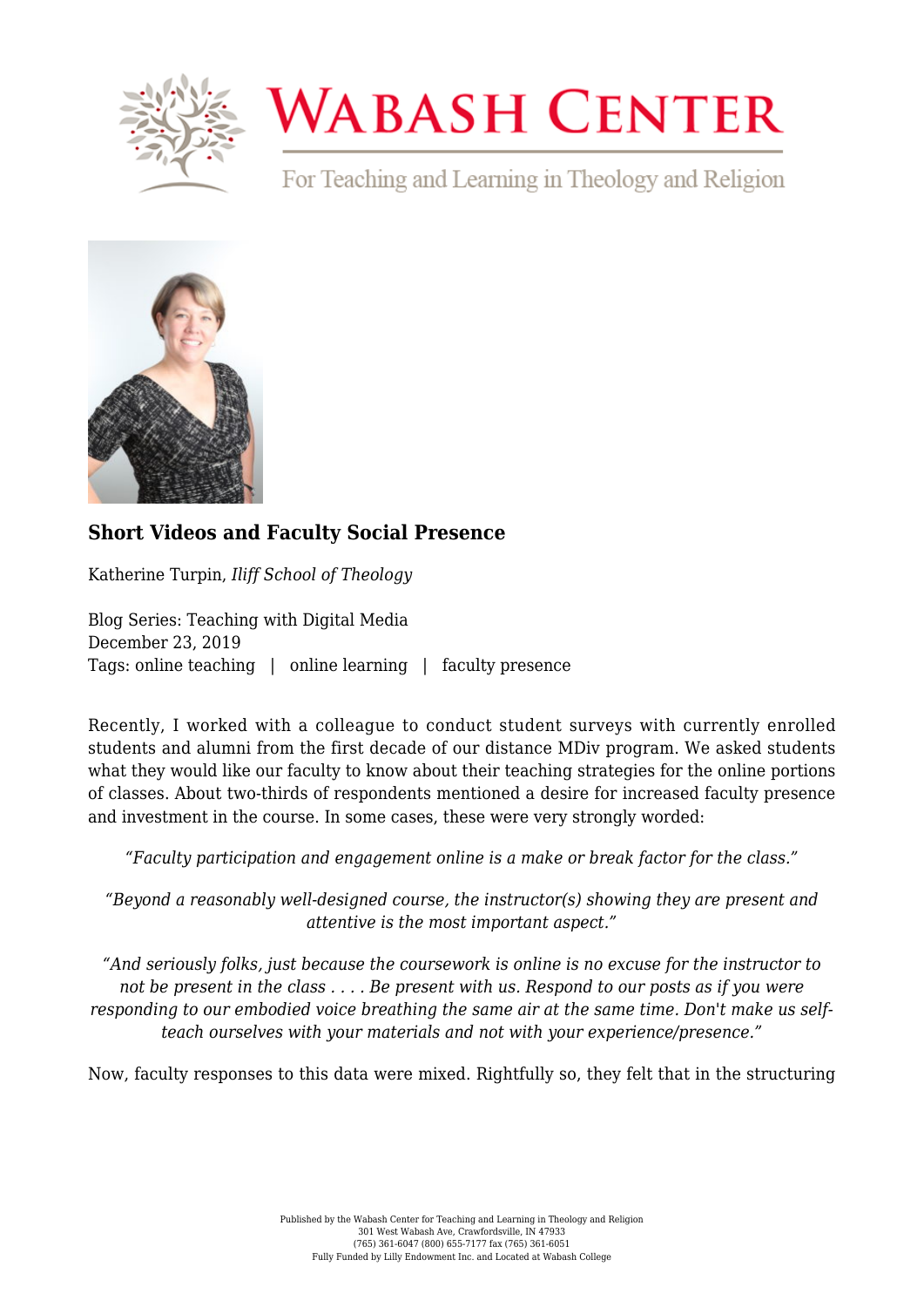of the class, the selection of materials to engage, the formation of discussion questions, responding to student posts, providing instructions for written assignments, and numerous other ways, they were regularly "in" their classes. But all of this work that the faculty member put into designing and implementing the course did not always equate to the student's *sense* that faculty were present in real time, invested in student learning, and cared for them as people. And for most of our students, this social presence was the most critical factor for good online teaching.

Faculty simply weren't perceived by students as "being there" when they were present in textual form. And, here I am stretching a bit beyond my data, but I believe students often experience textual communication from faculty as evaluative, directive, and disembodied. In creative nonfiction and memoir genres many writers can make themselves socially present through the written word. But, this feat takes a different kind of writing than most faculty are trained to do. The ways we are trained to write as academics tend to communicate a distant expert, a not-so-humanizing aspect of our teaching selves.

One nearly effortless way for faculty to make themselves more socially present in an online course is by creating a kind of connective tissue throughout the class in the use of short, informal videos. As a teaching coach to online faculty, I was initially pretty anti-video. I worried that talking head videos were just a non-dialogical information dump, either through reading written lectures to present content or worse, recording lectures in a residential class and using them later for an online section. These were not the kinds of videos our students desired.

The videos that the students felt created social presence often involved faculty just hitting record on their laptop and chatting in real time. Faculty were using these videos to share weekly updates about how the class was going, to give brief lecturettes to help students navigate difficult material, to provide a frame for the topic of the week and identify its importance, to offer introductions to readings or other course materials, and to coach for success on writing assignments.

While it feels awkward to stare meaningfully into the top of your computer screen and speak directly to students, these videos presenced faculty in a very different way than either voice recording or textual communication. Students felt more connected to those faculty who used these short, informal videos. Most of the time, these videos contained the kind of offhanded explanatory speaking that you might do in the first and last five minutes of class, when you present an assignment, or in response to student questions.

Our students marked the importance of these video appearances in their sense of having access to and benefitting from the expertise of the professor, establishing a relationship and sense of trust in the professor, helping with course integration, and believing that the professor was actively guiding the course. Of course, their power to invoke the presence and care of the faculty diminished when the videos were obviously designed for an earlier class, which makes me regret my choice to ever change my hair length and style. Professionally staged or highly polished videos also reduce the communication of a caring human presence.